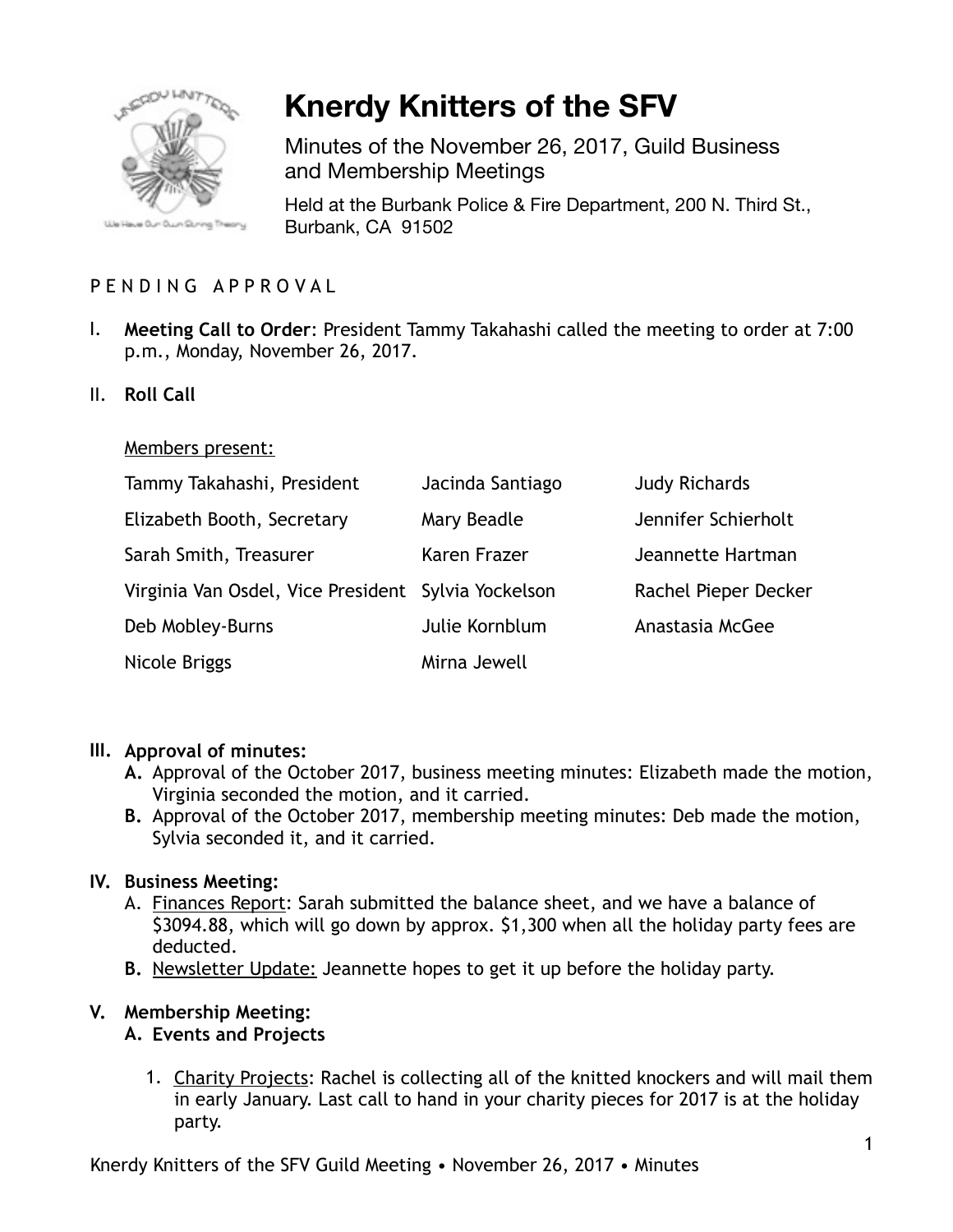2. Knit- and Crochet-Along: Anastasia corrected last month's minutes to say that entire 2017 CAL pattern, not just the border, is the As You Go Stripey blanket on Ravelry.

The 2018 KAL will be involving lots of lace. Jacinda and Virginia will be teaching about working with lace patterns, and will be teaching a seminar at the end of January 2018.

The 2018 CAL will be a shawl during the first half of the year. Suggestions are welcome for the second half of the year. Anastasia will be releasing more details on the Facebook and Ravelry groups very soon.

- 3. Holiday Party: There will be a subcommittee meeting after the guild meeting to finalize details. We will also vote at the party on next year's theme challenge, so please bring ideas to the party.
- 4. Cruise Update: The two most popular cruise dates are the first 2 weekends in June. Rita needs our first and second choices to follow through with booking, and it was decided in the meeting that we will take whichever weekend is cheapest.
- 5. 2018 Calendar: Additions/changes to the calendar passed out are as follows: Virginia's Topdown Workshop: February 22, March 22, and May 10, at 7 pm. The preferred dates for the Guild Retreat is March 16-18. There will be a Saturday Stitches on March 31, NOT April 1. We need to find a suitable venue for the Stash Exchange party. Fifth Monday workshop in October will be about socks. The Stitches event in Pasadena is Stitches SoCal, not Stitches West.
- 6. Member Planet: We are moving our membership data over to Member Planet, which is a membership management program for nonprofits. We hope to have it launched in January, and it will simplify Nicole's job now that we are growing toward having 100 or more members.

## **B. Show and Tell:**

- 1. Jeannette: Finished test knit of Julie's baby blanket design. WIP's are a blanket in chevron stripes in a slow color change Danish wool yarn and a blue Emerson Wrap/Shawl in which every row is different and instructions are written line by line with percentage completed and stitch counts.
- 2. Mary: Finished baby carseat blanket, first swatch of short rows, and creamcolored knitted booties.
- 3. Sylvia: Finished a crocheted granny-square jacket, her mother's baby shawl pattern, various crocheted granny squares and a dresser doily.
- 4. Jennifer: Finished green gansey socks and now working on a pair of pink, cuffdown two-at-a-time socks.
- 5. Sarah: Working on her Campside shawl and blue toe-up socks.
- 6. Nicole: Finished a red cowl in Malabrigo chunky yarn, and working on her KAL blanket.